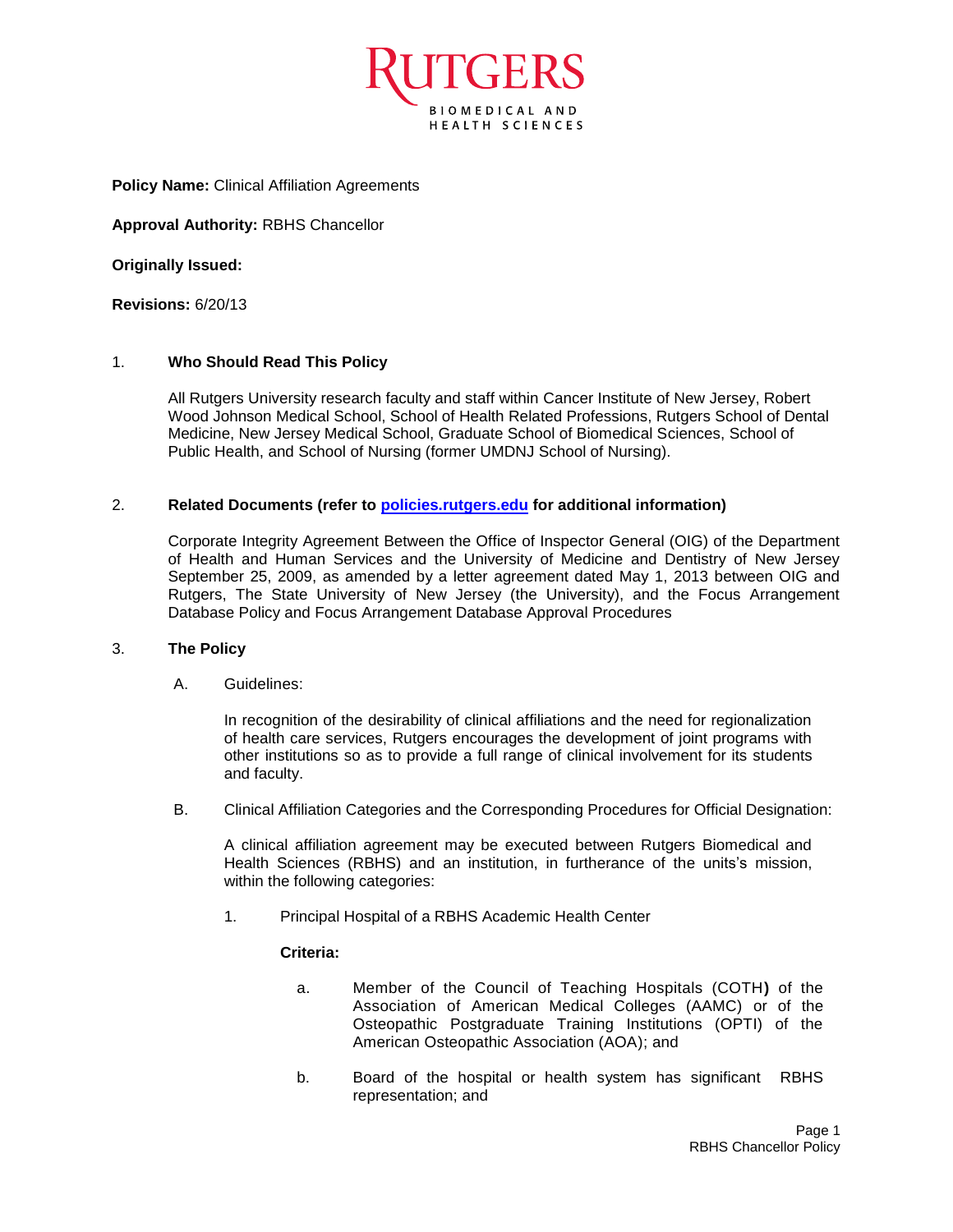- c. Commitment to joint strategic planning, budget consultation and joint or collaborative public relations and marketing programs with the University; and is either a:
	- i. Non-profit hospital or health system having common ownership with Rutgers; or
	- ii. Non-profit hospital or health system in which the majority of the chiefs of service are also the department chairs of a RBHS School, and the remaining chiefs of service must have the approval of a RBHS Dean; or (in the event that a RBHS School wishes to affiliate with two designated Principal Hospitals of a RBHS Academic Health Center) non-profit hospital or health system in which the majority of the chiefs of service are also the department vice chairs of a RBHS School, and the remaining chiefs of service must have the approval of a RBHS Dean; or
	- iii. Non-profit hospital or health system that significantly supports undergraduate medical, dental, nursing and/or allied health education at one or more RBHS School(s) and participates in at least twenty-four -sponsored, ACGME- accredited Graduate Medical Education programs.
- d. In addition, a hospital or other health-care facility may not be a core hospital of any other academic health center.

# **Procedure for Official Designation:**

- a. The CEO of the hospital must consult with and obtain the agreement of the pertinent RBHS Dean(s). The CEO will have obtained in advance the approval of the hospital's board or other governance structure. Written application must then be made to the RBHS Chancellor documenting how the above criteria are being met and detailing the hospital's programmatic and resource contributions to the academic, research, patient care and community service missions of the University, Campus and/or School(s); and,
- b. The affiliation contract between the University and the hospital must assure the above requirements or must be revised to contain these requirements, and must be executed by both parties prior to application. Upon the approval of the RBHS Chancellor, the application is sent to the President of Rutgers. Upon the approval of the President, the Rutgers Board of Governors is asked to approve the designation. Designation as a Principal Hospital of a RBHS Academic Health Center shall be coterminous with the term of the affiliation contract; and,
- c. Absent the approval of the Rutgers Board of Governors under the above procedure, no hospital is authorized to use the designation "Principal Hospital of RBHS" or "Principal Hospital of Rutgers" and the University may publicly disavow any such unauthorized designation.
- 2. University Hospital of Rutgers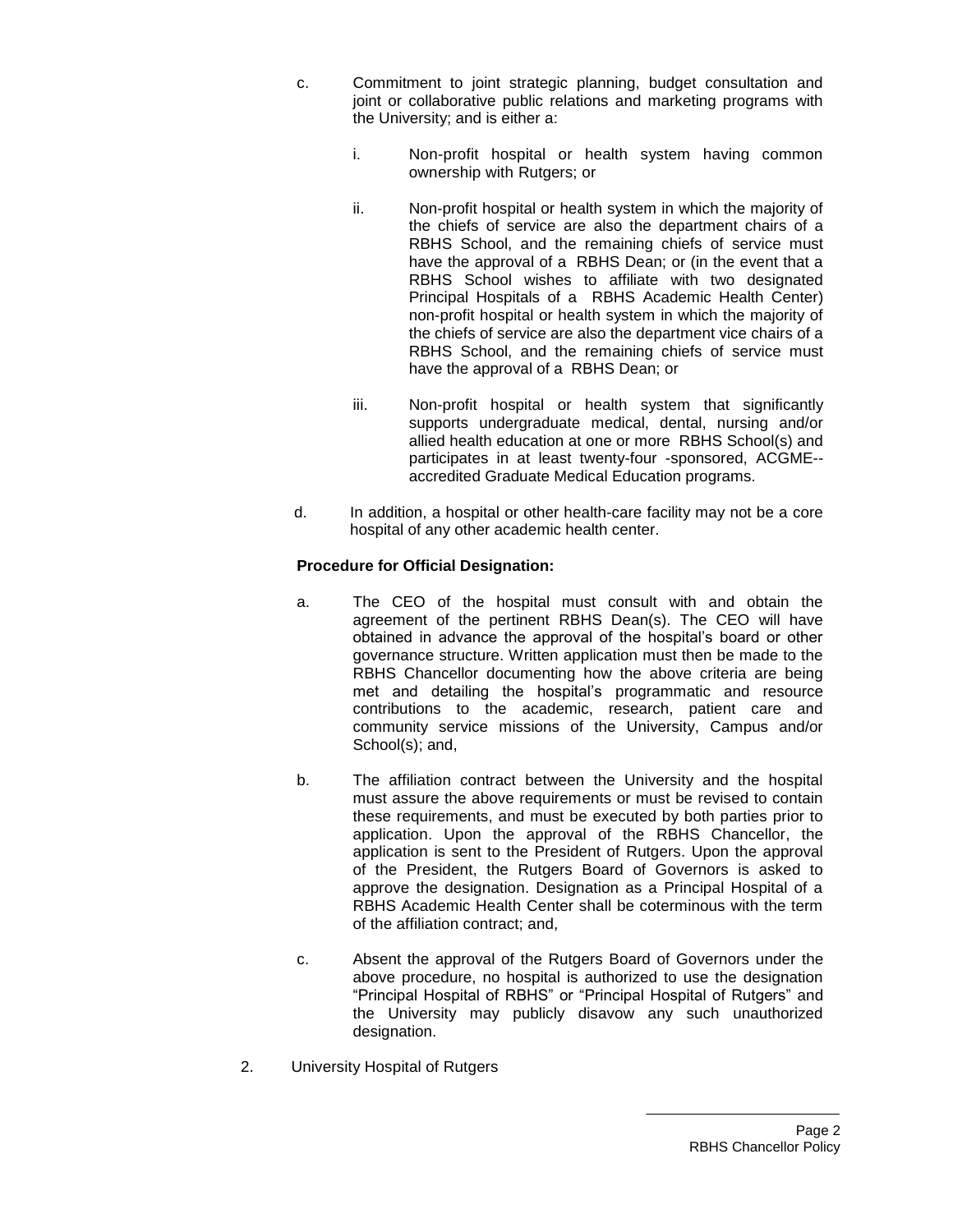## **Criteria:**

- a. Member of the Council on Teaching Hospitals (COTH) of the Association of American Medical Colleges (AAMC) or of the Osteopathic Postgraduate Training Institutions (OPTI) of the American Osteopathic Association (AOA); and
- b. Board of the hospital or health system has significant Rutgers representation; and
- c. Longstanding, substantial commitment and contributions to health professions education and research with RBHS School(s), both pre-doctoral and postdoctoral; and
- d. Missions and goals in concert with those of RBHS; and
- e. All chiefs of service are either departmental chairs of a RBHS School or are approved prior to appointment by a Dean of the University and hold faculty appointments at a RBHS School.
- f. In addition, a hospital or other health-care facility may not be a university hospital of any other health sciences school or university.

# **Procedure for Official Designation:**

The procedure shall be the same as that for the designation as a Principal Hospital of a RBHS Academic Health Center. The designation shall be coterminous with the term of the affiliation contract. Absent the approval by the Rutgers Board of Governors, no hospital is authorized to use the designation "University Hospital of Rutgers" or "University Hospital of RBHS."

3. Major Clinical Affiliate of RBHS:

## **Criteria:**

- a. Substantial commitment and contributions to health professions education and research with RBHS unit, both pre-doctoral and post-doctoral; and
- b. Missions and goals in concert with those of RBHS.

# **Procedure for Official Designation:**

The procedure shall be the same as that for the designation as a Principal Hospital of an RBHS Academic Health Center. The designation shall be coterminous with the term of the affiliation contract.

4. Clinical Affiliate of RBHS:

## **Criteria:**

Role in the health professions educational programs, pre-doctoral and/or post-doctoral, of one or more RBHS units as detailed in an affiliation contract.

## **Procedure:**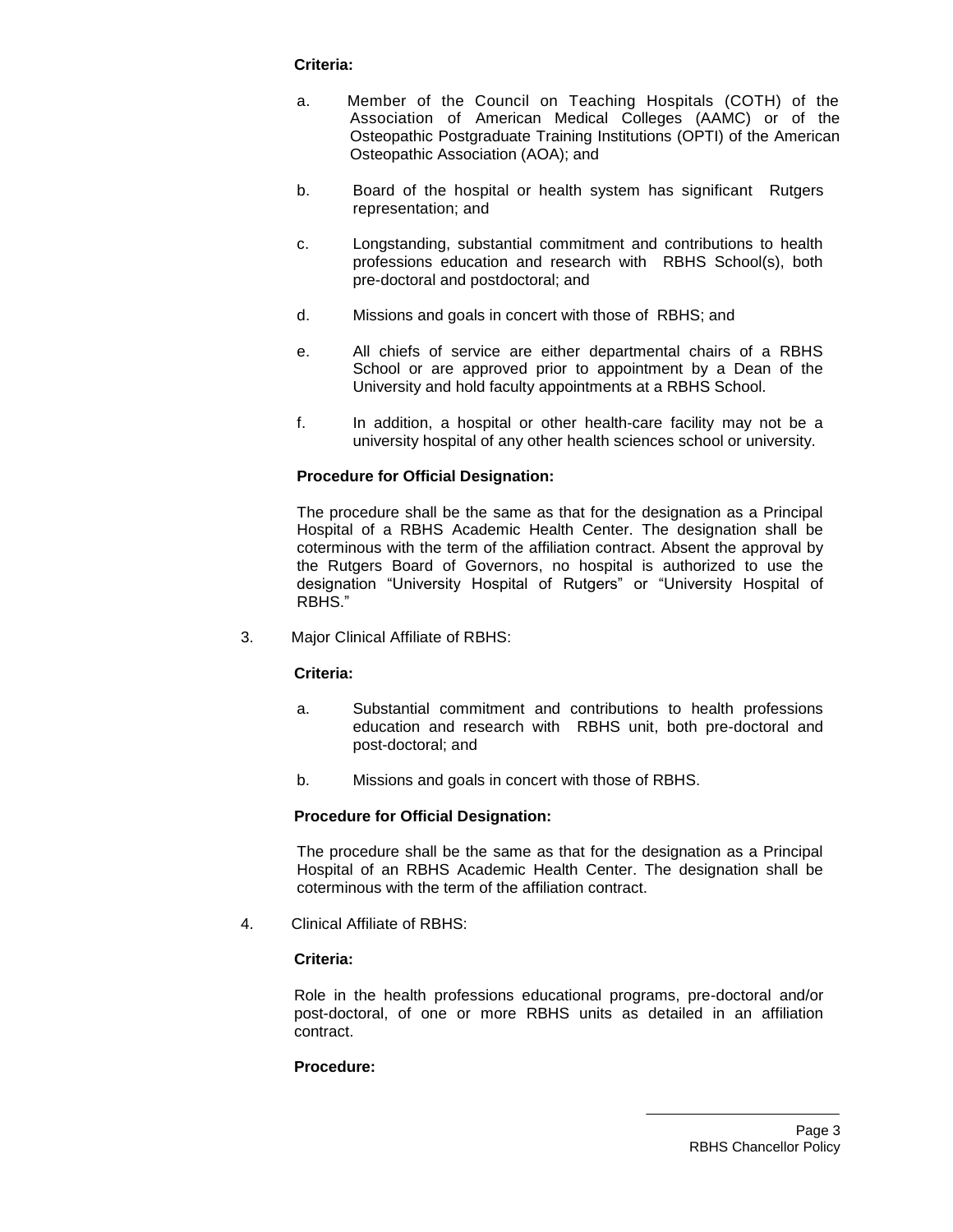The pertinent Dean(s)/Executive Director shall develop and approve an affiliation contract with the approval of the Vice Chancellor for Academic Affairs.

- C. A clinical affiliation agreement shall contain provisions which delineate the duties of each party, and shall comply with the laws and regulations of the State of New Jersey, and all other applicable laws and regulations, including the federal Anti-kickback Statute and Stark Law, and policies of RBHS, the University, and the Board of Governors. The following elements shall be included in all affiliation agreements, unless specifically waived by the President:
	- 1. Prohibition against the use of Rutgers name, or any part thereof, its logo or symbol, or names of Rutgers components, without prior approval by the Department of University Relations.
	- 2. General and professional liability insurance requirements, as designated by the Rutgers Department of Risk Management and Insurance.
	- 3. Requirements for audit and compliance procedure cooperation by the affiliate, to permit Rutgers to confirm lawful conduct pertaining to the affiliation.
	- 4. Provision for compensation and/or reimbursement to Rutgers of salary, benefits, insurance coverage and any other pertinent expenses of providing house staff services pursuant to an affiliation.
	- 5. Such other terms and conditions as designated by the Senior Vice President and Office of General Counsel as necessary or appropriate for the type of affiliation desired.
- D. Responsibilities:
	- 1. Responsibility for development of affiliations rests with the Dean/Executive Director of each unit of RBHS. The Dean/Executive Director shall coordinate and be responsible for documentation of the objectives and justification of such programs and for development of agreements suitably identifying the nature of the program, the responsibilities and obligations of the institutional parties and entities involved and in compliance with all relevant Rutgers contract policies and requirements. Such agreements and/or contracts may be entered into and considered legally binding only when approved in accordance with Rutgers Signatory Authority Policy (50.3.13).
	- 2. Each Dean/Executive Director is responsible for determining which health care institutions will provide suitable facilities for the development of an affiliation. The Dean/Executive Director will designate a responsible person (the "Designee") to coordinate the orderly preparation of an agreement. The Designee will coordinate, oversee and monitor the preparation and administration of all agreements originating from the educational unit.
	- 3. The Designee will be responsible for assuring that all relationships with health care institutions, which involve the participation of University faculty or students in programs relating to the care of patients at a health care institution, are governed by an approved affiliation agreement, and that the terms of that agreement are administered. Immediately upon notification of the failure of any affiliate to comply with the terms or conditions of an affiliation agreement, the Designee shall notify the Senior Vice President and Office of General Counsel.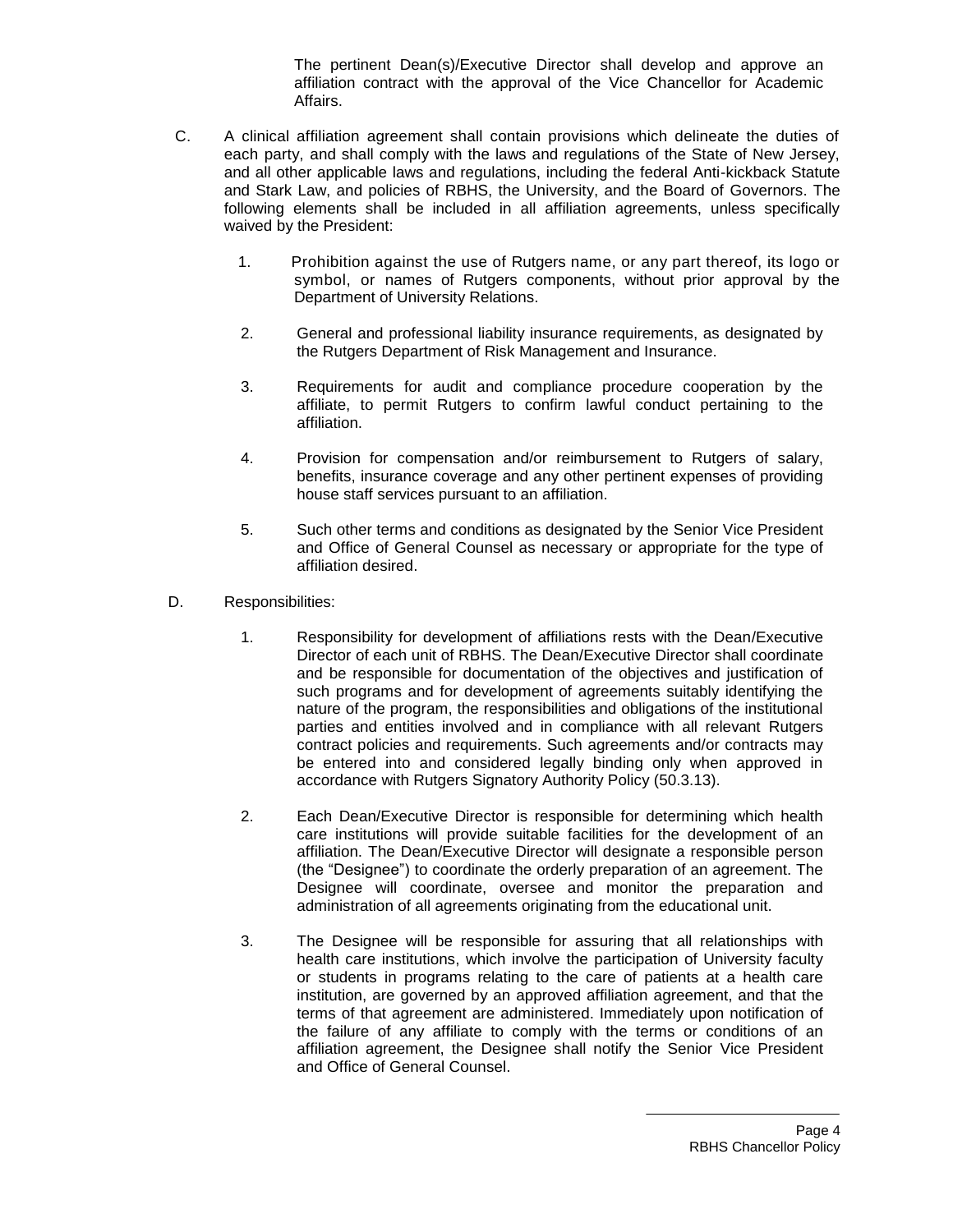- 4. Samples of Clinical Affiliate of RBHS agreements (Sec 3.B.4) are available from the Office of the RBHS Chancellor. They should be used as models for the preparation of affiliation agreements and should be reviewed and approved in accordance with all relevant Rutgers contract policies and requirements. The Designee must consult with the Office of the RBHS Chancellor when deviating from the use of standard provisions included in the samples.
- 5. Any remuneration pursuant to an affiliation agreement shall in no way be conditioned, either directly or indirectly, on an agreement to refer patients or business to, order, purchase or lease health care items or services from, or recommend that others order, purchase or lease health care items or services from either party to the agreement, or cause any physician to so refer, order, purchase, lease, recommend or arrange.
- 6. Additionally, to the extent the affiliation agreement is a Focus Arrangement, as such is defined under the Corporate Integrity Agreement Between the Office of Inspector General (OIG) of the Department of Health and Human Services and the University of Medicine and Dentistry of New Jersey September 25, 2009, as amended by a letter agreement dated May 1, 2013 between OIG and Rutgers, The State University of New Jersey (the University), and the Focus Arrangement Database Policy and Focus Arrangement Database Approval Procedures must be followed.
- E. Exceptions to these policies and procedures may be granted by the President.
- F. Signatory Authority for Clinical Affiliation Agreements

Consistent with the Rutgers Signatory Authority Policy and the related Signatory Delegation Matrix, the RBHS Chancellor is authorized to execute any and all Clinical Affiliation Agreements on behalf of Rutgers. The RBHS Chancellor has delegated signatory authority for Clinical Affiliation Agreements to the RBHS Vice Chancellor-Academic Affairs ("VCAA") and the RBHS Vice Chancellor-Finance and Administration ("VCFA") as follows: The VCAA is solely authorized to execute any Clinical Affiliation Agreement that does not contain any financial remuneration. Any Clinical Affiliation Agreement that contains any financial remuneration must be executed by both the VCAA and VCFA. The Executive Director of the Cancer Institute of New Jersey ("CINJ") is solely authorized to execute any and all Clinical Affiliation Agreements directly relating to CINJ.

4.. PROCEDURES

Development of Affiliates:

Performed By: Action Taken

- 1 Designee of the Dean/Executive Director **a.** For a Clinical Affiliate of RBHS, prepares a draft agreement and submits it to the Vice Chancellor for Academic Affairs for review and approval;
	- b. for a 1) Principal Hospital; University Hospital or Major Clinical Affiliate, prepares a draft agreement and submits it to the Vice Chancellor for Academic Affairs and Senior Vice